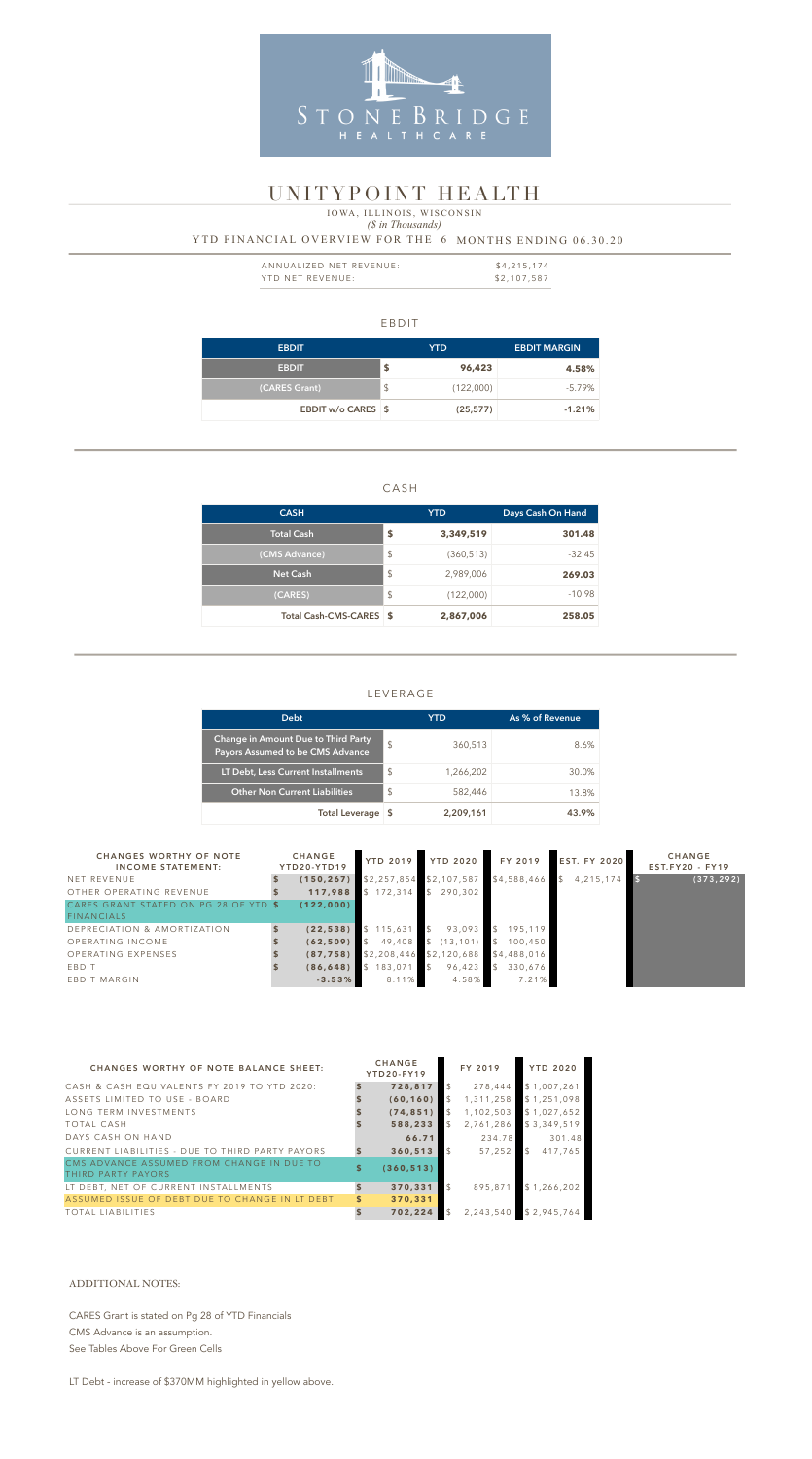

# EBDIT

# *(\$ in Thousands)*  YTD EBDIT WITH & WITHOUT CARES GRANT FOR THE 6 MONTHS ENDING 06.30.20 UNITYPOINT HEALTH

| ANNUALIZED NET REVENUE: | \$4,215,174 |
|-------------------------|-------------|
| YTD NET REVENUE:        | \$2,107,587 |

# EBDIT YTD 2020

| <b>EBDIT</b>             | <b>YTD</b>                          | <b>EBDIT MARGIN</b> |
|--------------------------|-------------------------------------|---------------------|
| <b>Operating Income</b>  | $\sqrt{2}$<br>(13, 101)             |                     |
| <b>Plus Interest</b>     | $\boldsymbol{\mathsf{S}}$<br>16,431 |                     |
| <b>Plus Depreciation</b> | $\sqrt[6]{\frac{1}{2}}$<br>93,093   |                     |
| Total EBDIT \$           | 96,423                              | 4.58%               |

#### CARES GRANT

| <b>CARES GRANT</b>         | <b>Notes</b>                   | YTD       |
|----------------------------|--------------------------------|-----------|
| <b>CARES Grant</b>         | Stated PG 28 YTD<br>Financials |           |
| <b>Total CARES Funding</b> |                                | (122,000) |

### EBDIT WITHOUT CARES

| <b>EBDIT WITHOUT CARES</b> | YTD.      | <b>EBDIT MARGIN</b> |
|----------------------------|-----------|---------------------|
| <b>EBDIT w/ CARES</b>      | 96,423    | 4.58%               |
| (CARES)                    | (122,000) | $-5.79\%$           |
| Total EBDIT w/o CARES \$   | (25, 577) | $-1.21%$            |